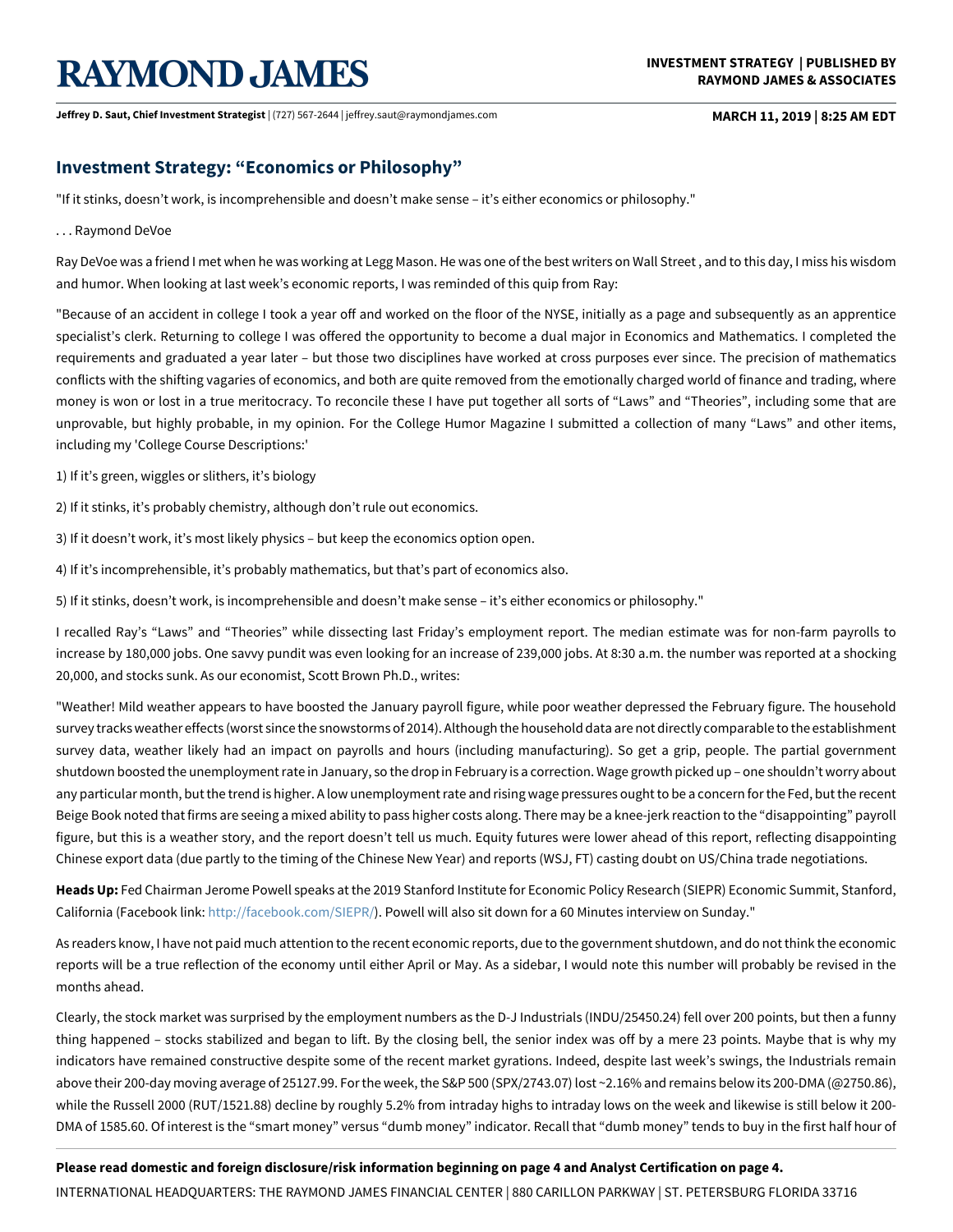trading, while "smart money" buys in the last half hour of trading. According to Bespoke:

"In chart one [page 3] we show the performance of the last half hour intraday relative to the first half hour intraday in our Smart/Dumb Money index. As shown, that index started to rocket higher into the 2015/2016 bottoms and was a big tell in the peaking of equities during 2018. While not exactly 'en fuego', the outperformance of the 'smart' money trading at the end of the day versus the "dumb" money at the end of the day has been pretty strong since mid-December. That suggests the current downtick isn't likely to extend significantly. [Also] on a combined basis, there's no evidence that the current rally is seeing large inflows from non-institutional buyers, which is the same message (in a different form) as the "smart" money index, and gives more confidence that strong hands have been buying the market over the course of the recent rally (chart 2, page 3)."

Turning to earnings, last week was the end of the 4Q18 earnings season. By my pencil, earnings and revenues continue to come in pretty well, albeit at a slowing beat rate. As of last Friday, 63.2% of reporting companies have beaten earnings estimates, while 60.9% have bettered revenue estimates. Both of those numbers are above the five-year average. So much for the naysayers talking about an earnings collapse. Speaking of a collapse, I received a number of emails about the 5%+ decline in one of the vehicles that is a composite of big cap energy stocks, despite the fact that crude oil futures are trading around \$56 per barrel. Well, the largest sovereign wealth fund in the world, at ~\$1 trillion, announced last week that it would sell all of its holdings in the energy space. The fund owns 363 energy stocks and has extremely large positions in very recognizable names.

**The call for this week:** As I wrote on Friday, the weak economic outlook from the ECB, continuing reduced earnings estimates, worries about the Mueller Report, renewed Chinese trade war tensions, and the underperformance of the cyclical sectors bringing on cries of recession all proved too much for stocks after three attempts to break out above the overhead resistance zone between 2800 and 2830 basis the S&P 500 (SPX/2743.07).

And then there was this from Leon Tuey:

"Thanks, Jeffrey. I saw that yesterday. The Golden Cross or the Death Cross is as useful as buying after a company reports its earnings. Many reasons have been given for the correction, but as noted in my reports, in the week of February 25, all technical indicators, the various market indices, and the Advance-Decline Lines got grossly overbought, intermediate momentum peaked. Also short-term sentiment measures showed excessive optimism. Hence, the correction. Because investors are grossly under-invested in equities and sitting on a mountain as a result and most are still gripped by fear, however, I opined that the correction will be rotational/time rather than magnitude. It's a normal reaction to an overbought condition and is healthy, but in no way alters the direction of this powerful bull market."

After five consecutive daily declines for the S&P 500 Index, traders will play for a rally. The problem is that negative news has appeared over the weekend. The negative news from China and the UK are overriding the usual Sunday night bullishness. Futures opened lower last night. They rallied to a two handle gain during Powell's interview on "60 Minutes" even though Powell said nothing new or salient. The highlight of the interview was Powell reiterating the Fed's mantra: The Fed can be "patient with interest rate changes." This morning, the preopening futures are relatively flat.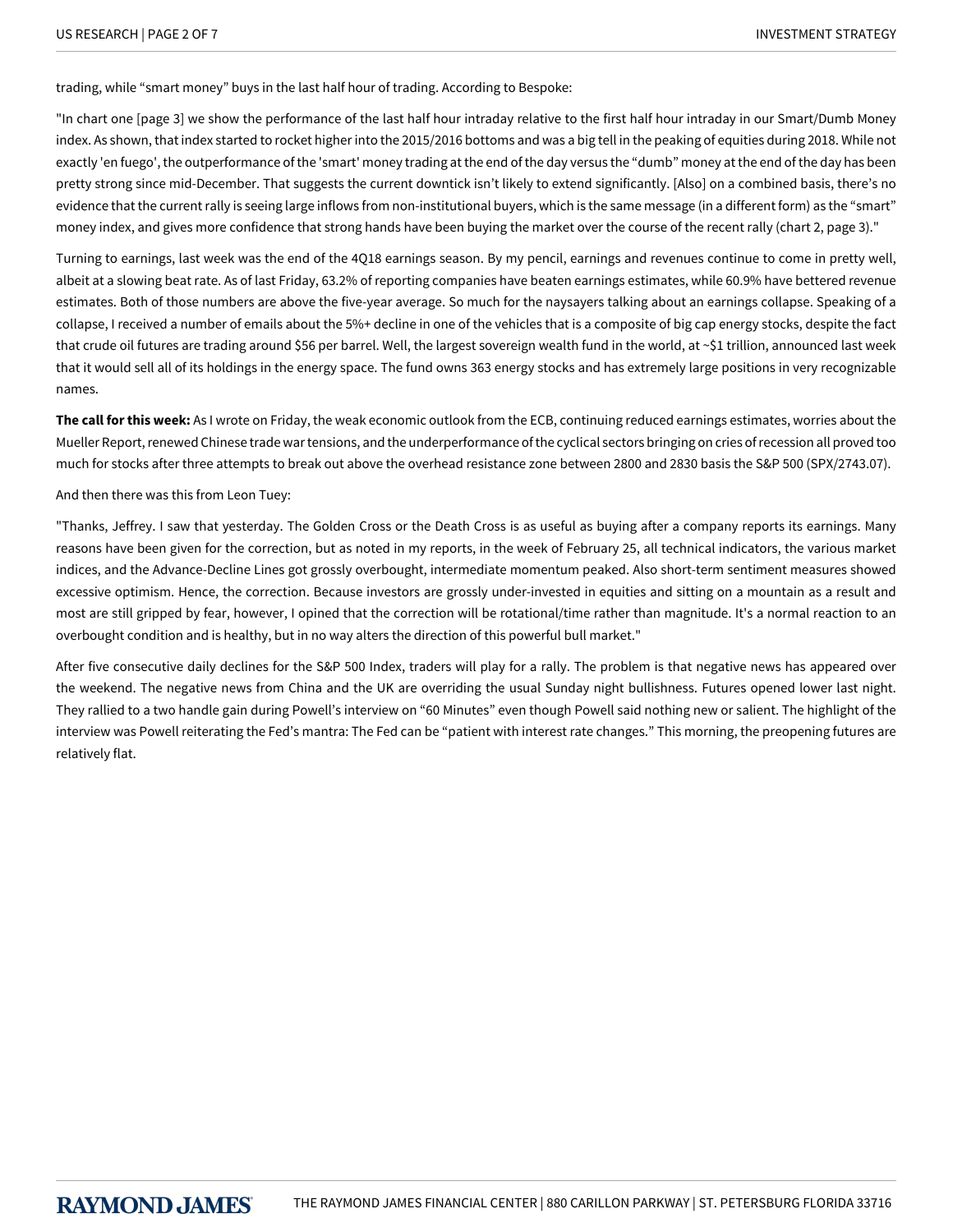## **Chart 1**



Source: Bespoke Investment Group





Source: Bespoke Investment Group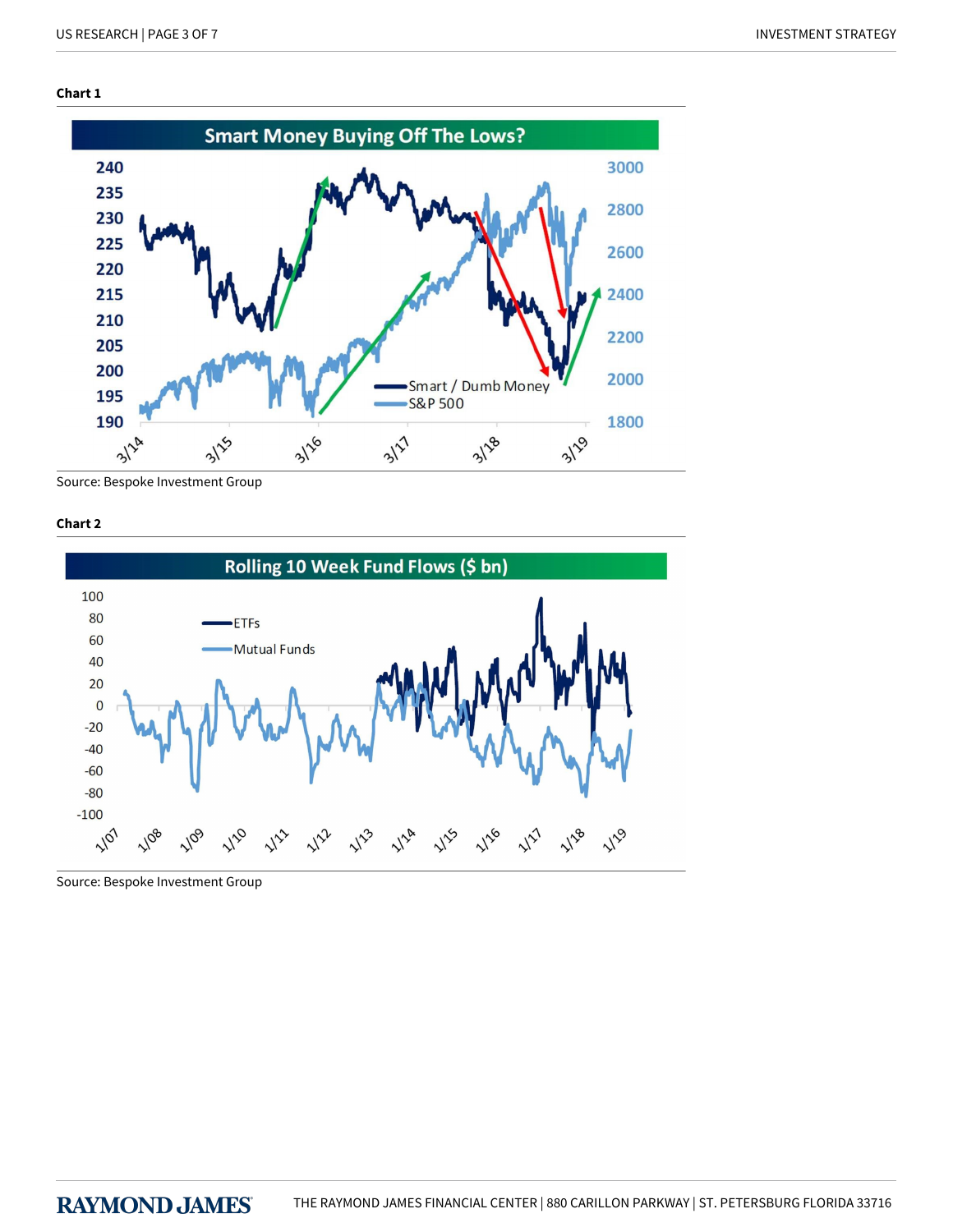# **IMPORTANT INVESTOR DISCLOSURES**

Raymond James & Associates (RJA) is a FINRA member firm and is responsible for the preparation and distribution of research created in the United States. Raymond James & Associates is located at The Raymond James Financial Center, 880 Carillon Parkway, St. Petersburg, FL 33716, (727) 567-1000. Non-U.S. affiliates, which are not FINRA member firms, include the following entities that are responsible for the creation and distribution of research in their respective areas: in Canada, Raymond James Ltd. (RJL), Suite 2100, 925 West Georgia Street, Vancouver, BC V6C 3L2, (604) 659-8200; in Europe, Raymond James Euro Equities SAS (also trading as Raymond James International), 40 rue La Boetie, 75008, Paris, France, +33 1 45 64 0500, and Raymond James Financial International Ltd., Broadwalk House, 5 Appold Street, London, England EC2A 2AG, +44 203 798 5600.

This document is not directed to, or intended for distribution to or use by, any person or entity that is a citizen or resident of or located in any locality, state, country or other jurisdiction where such distribution, publication, availability or use would be contrary to law or regulation. The securities discussed in this document may not be eligible for sale in some jurisdictions. This research is not an offer to sell or the solicitation of an offer to buy any security in any jurisdiction where such an offer or solicitation would be illegal. It does not constitute a personal recommendation or take into account the particular investment objectives, financial situations, or needs of individual clients. Past performance is not a guide to future performance, future returns are not guaranteed, and a loss of original capital may occur. **Investors should consider this report as only a single factor in making their investment decision.**

For clients in the United States: Any foreign securities discussed in this report are generally not eligible for sale in the U.S. unless they are listed on a U.S. exchange. This report is being provided to you for informational purposes only and does not represent a solicitation for the purchase or sale of a security in any state where such a solicitation would be illegal. Investing in securities of issuers organized outside of the U.S., including ADRs, may entail certain risks. The securities of non-U.S. issuers may not be registered with, nor be subject to the reporting requirements of, the U.S., including ADRs, may entail certain risks. The securities of non-U.S. issuers may not be registered with, nor be subject to the reporting requirements of, the U.S. Securities and Exchange Commission. There may be limited information available on such securities mentioned in this report. Please ask your Financial Advisor for additional details and to determine if a particular security is eligible for purchase in your state.

The information provided is as of the date above and subject to change, and it should not be deemed a recommendation to buy or sell any security. Certain information has been obtained from third-party sources we consider reliable, but we do not guarantee that such information is accurate or complete. Persons within the Raymond James family of companies may have information that is not available to the contributors of the information contained in this publication. Raymond James, including affiliates and employees, may execute transactions in the securities listed in this publication that may not be consistent with the ratings appearing in this publication.

Raymond James ("RJ") research reports are disseminated and available to RJ's retail and institutional clients simultaneously via electronic publication to RJ's internal proprietary websites [\(RJ Client Access](https://clientaccess.rjf.com/) & [RJ Capital Markets\)](http://www.rjcapitalmarkets.com/Logon/Index). Not all research reports are directly distributed to clients or third-party aggregators. Certain research reports may only be disseminated on RJ's internal Proprietary websites; however, such research reports will not contain estimates or changes to earnings forecasts, target price, valuation or investment or suitability rating. Individual Research Analysts may also opt to circulate published research to one or more clients electronically. This electronic communication is discretionary and is done only after the research has been publically disseminated via RJ's internal factors including, but not limited to, the client's individual preference as to the frequency and manner of receiving communications from Research Analysts. For research reports, models, or other data available on a particular security, please contact your Sales Representative or visit [RJ Client Access](https://clientaccess.rjf.com/) or [RJ Capital Markets](http://www.rjcapitalmarkets.com/Logon/Index).

Links to third-party websites are being provided for information purposes only. Raymond James is not affiliated with and does not endorse, authorize, or sponsor any of the listed websites or their respective sponsors. Raymond James is not responsible for the content of any third-party website or the collection of use of information regarding any website's users and/or members.

Additional information is available on request.

## **Analyst Information**

**Registration of Non-U.S. Analysts:** The analysts listed on the front of this report who are not employees of Raymond James & Associates, Inc., are not registered/qualified as research analysts under FINRA rules, are not associated persons of Raymond James & Associates, Inc., and are not subject to FINRA Rule 2241 restrictions on communications with covered companies, public companies, and trading securities held by a research analyst account.

**Analysts Holdings and Compensation:** Equity analysts and their staffs at Raymond James are compensated based on a salary and bonus system. Several factors enter into the bonus determination, including quality and performance of research product, the analyst's success in rating stocks versus an industry index, and support effectiveness to trading and the retail and institutional sales forces. Other factors may include but are not limited to: overall ratings from internal (other than investment banking) or external parties and the general productivity and revenue generated in covered stocks.

**The analyst Jeffrey D. Saut, primarily responsible for the preparation of this research report, attests to the following: (1) that the views and opinions rendered in this research report reflect his or her personal views about the subject companies or issuers and (2) that no part**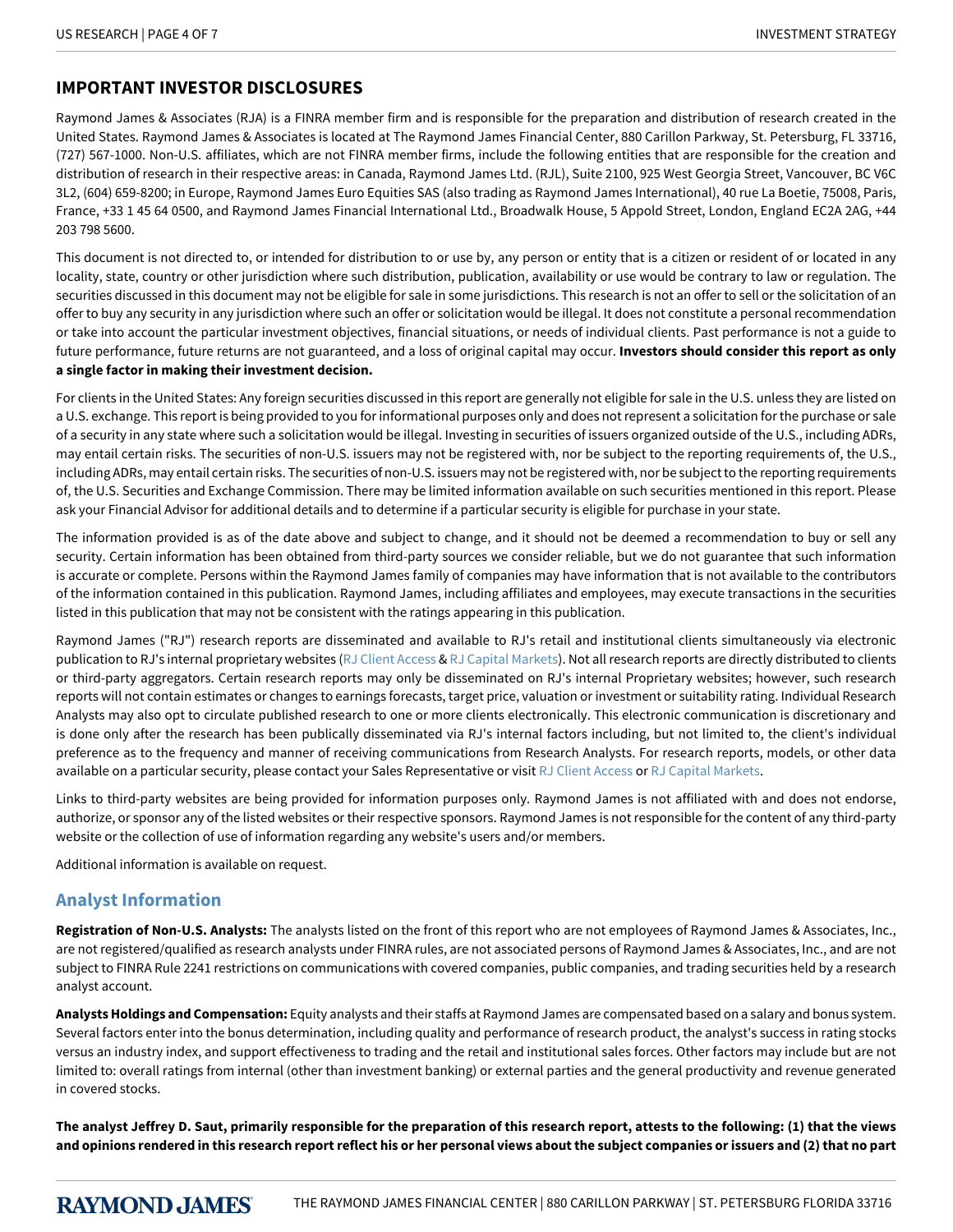**of the research analyst's compensation was, is, or will be directly or indirectly related to the specific recommendations or views in this research report. In addition, said analyst(s) has not received compensation from any subject company in the last 12 months.**

## **Ratings and Definitions**

**Raymond James & Associates (U.S.) definitions: Strong Buy (SB1)** Expected to appreciate, produce a total return of at least 15%, and outperform the S&P 500 over the next six to 12 months. For higher yielding and more conservative equities, such as REITs and certain MLPs, a total return of 15% is expected to be realized over the next 12 months. **Outperform (MO2)** Expected to appreciate and outperform the S&P 500 over the next 12-18 months. For higher yielding and more conservative equities, such as REITs and certain MLPs, an Outperform rating is used for securities where we are comfortable with the relative safety of the dividend and expect a total return modestly exceeding the dividend yield over the next 12-18 months. **Market Perform (MP3)** Expected to perform generally in line with the S&P 500 over the next 12 months. **Underperform (MU4)** Expected to underperform the S&P 500 or its sector over the next six to 12 months and should be sold. Suspended (S) The rating and price target have been suspended temporarily. This action may be due to market events that made coverage impracticable, or to comply with applicable regulations or firm policies in certain circumstances, including when Raymond James may be providing investment banking services to the company. The previous rating and price target are no longer in effect for this security and should not be relied upon.

**Raymond James Ltd. (Canada) definitions: Strong Buy (SB1)** The stock is expected to appreciate and produce a total return of at least 15% and outperform the S&P/TSX Composite Index over the next six months. **Outperform (MO2)** The stock is expected to appreciate and outperform the S&P/TSX Composite Index over the next twelve months. **Market Perform (MP3)** The stock is expected to perform generally in line with the S&P/ TSX Composite Index over the next twelve months and is potentially a source of funds for more highly rated securities. **Underperform (MU4)** The stock is expected to underperform the S&P/TSX Composite Index or its sector over the next six to twelve months and should be sold.

In transacting in any security, investors should be aware that other securities in the Raymond James research coverage universe might carry a higher or lower rating. Investors should feel free to contact their Financial Advisor to discuss the merits of other available investments.

|                                        | <b>Coverage Universe Rating Distribution*</b> |            | <b>Investment Banking Relationships</b> |            |
|----------------------------------------|-----------------------------------------------|------------|-----------------------------------------|------------|
|                                        | <b>RJA</b>                                    | <b>RJL</b> | <b>RJA</b>                              | <b>RJL</b> |
| <b>Strong Buy and Outperform (Buy)</b> | 55%                                           | 68%        | 22%                                     | 26%        |
| <b>Market Perform (Hold)</b>           | 40%                                           | 29%        | 9%                                      | 9%         |
| Underperform (Sell)                    | 4%                                            | 3%         | 5%                                      | 0%         |

*\*Columnsmaynotaddto100%duetorounding.*

## **Suitability Ratings (SR)**

**Medium Risk/Income (M/INC)** Lower to average risk equities of companies with sound financials, consistent earnings, and dividend yields above that of the S&P 500. Many securities in this category are structured with a focus on providing a consistent dividend or return of capital.

**Medium Risk/Growth (M/GRW)** Lower to average risk equities of companies with sound financials, consistent earnings growth, the potential for long-term price appreciation, a potential dividend yield, and/or share repurchase program.

High Risk/Income (H/INC) Medium to higher risk equities of companies that are structured with a focus on providing a meaningful dividend but may face less predictable earnings (or losses), more leveraged balance sheets, rapidly changing market dynamics, financial and competitive issues, higher price volatility (beta), and potential risk of principal. Securities of companies in this category may have a less predictable income stream from dividends or distributions of capital.

**High Risk/Growth (H/GRW)** Medium to higher risk equities of companies in fast growing and competitive industries, with less predictable earnings (or losses), more leveraged balance sheets, rapidly changing market dynamics, financial or legal issues, higher price volatility (beta), and potential risk of principal.

**High Risk/Speculation (H/SPEC)** High risk equities of companies with a short or unprofitable operating history, limited or less predictable revenues, very high risk associated with success, significant financial or legal issues, or a substantial risk/loss of principal.

# **Stock Charts, Target Prices, and Valuation Methodologies**

**Valuation Methodology:** The Raymond James methodology for assigning ratings and target prices includes a number of qualitative and quantitative factors, including an assessment of industry size, structure, business trends, and overall attractiveness; management effectiveness; competition; visibility; financial condition; and expected total return, among other factors. These factors are subject to change depending on overall economic conditions or industry- or company-specific occurrences.

**Target Prices:** The information below indicates our target price and rating changes for the subject companies over the past three years.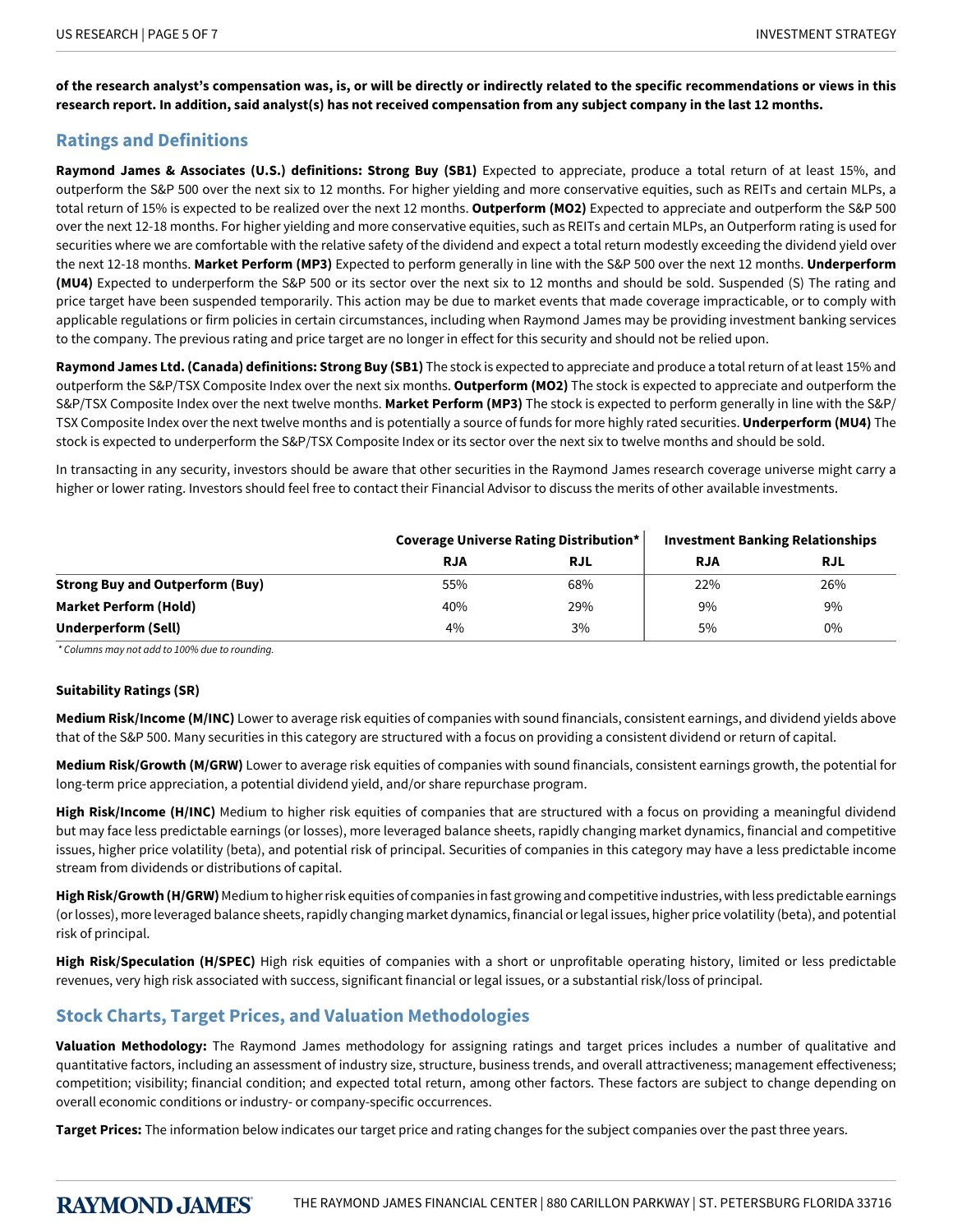## **Risk Factors**

**General Risk Factors:** Following are some general risk factors that pertain to the business of the subject companies and the projected target prices and recommendations included on Raymond James research: (1) Industry fundamentals with respect to customer demand or product/ service pricing could change and adversely impact expected revenues and earnings; (2) Issues relating to major competitors or market shares or new product expectations could change investor attitudes toward the sector or this stock; (3) Unforeseen developments with respect to the management, financial condition or accounting policies or practices could alter the prospective valuation; or (4) External factors that affect the U.S. economy, interest rates, the U.S. dollar or major segments of the economy could alter investor confidence and investment prospects. International investments involve additional risks such as currency fluctuations, differing financial accounting standards, and possible political and economic instability.

**Additional Risk and Disclosure information, as well as more information on the Raymond James rating system and suitability categories, is available at**[raymondjames.bluematrix.com/sellside/Disclosures.action](https://raymondjames.bluematrix.com/sellside/Disclosures.action)**. Copies of research or Raymond James' summary policies relating to research analyst independence can be obtained by contacting any Raymond James & Associates or Raymond James Financial Services office (please see [RaymondJames.com](http://raymondjames.com) for office locations) or by calling 727-567-1000, toll free 800-237-5643.**

**U.S. Markets Index Information:** *U.S.Treasurysecurities* are guaranteed by the U.S. government and, if held to maturity, offer a fixed rate of return and guaranteed principal value. The *Dow Jones Industrial Average* is an unmanaged index of 30 widely held securities. The *Dow Jones Transportation-verage* is the most widely recognized gauge of the American transportation sector. The *DowJonesUtility-verage* keeps track of the performance of 15 prominent utility companies. The *S&P500* is an unmanaged index of 500 widely held stocks. The *S&PMidCap400 Index* is a capitalization-weighted index that measures the performance of the mid-range sector of the U.S. stock market. The *S&P Small Cap* 600 Index is an unmanaged index of 600 small-cap stocks. The NASDAQ Composite Index is an unmanaged index of all stocks traded on the NASDAQ over-the-counter market. The *Russell 2000 index* is an unmanaged index of small cap securities which generally involve greater risks. The *KBW Bank Sector (BKX)* is a capitalization-weighted index composed of 24 geographically diverse stocks representing national money center banks and leading regional institutions. The NYSE Arca Biotechnology Index (BTK) is an equal dollar weighted index designed to measure the performance of a cross section of companies in the biotechnology industry that are primarily involved in the use of biological processes to develop products or provide services. The NYSE Arca Oil Index (XOI) is a price-weighted index of the leading companies involved in the exploration, production, and development of petroleum. The PHLX Semiconductor Sector Index (SOXX) measures the performance of U.S.-traded securities of companies engaged in the semiconductor business, which includes companies engaged in the design, distribution, manufacture, and sales of semiconductors. The *Philadelphia Gold and Silver Index (XAU)* is an index of 16 precious metal mining companies that is traded on the Philadelphia Stock Exchange.

**Futures:** Futures prices are current as of the publication of this report, but will fluctuate. Please contact your financial advisor for updated information.

**Foreign Markets Information:** The FTSE 100 Index is a share index of the stocks of the 100 companies with the highest market capitalization listed on the London Stock Exchange. The *DAX* (German stock index) is a blue chip stock market index consisting of the 30 major German companies trading on the Frankfurt Stock Exchange. The *Bovespa* Index is a gross total return index weighted by traded volume and is comprised of the most liquid stocks traded on the Sao Paulo Stock Exchange. The *Nikkei 225* is a price-weighted index consisting of 225 prominent stocks on the Tokyo Stock Exchange. The *Hang Seng Index* is used to record and monitor daily changes of the largest companies of the Hong Kong stock market and is the main indicator of the overall market performance in Hong Kong. International investing involves additional risks such as currency fluctuations, differing financial accounting standards, and possible political and economic instability. These risks are greater in emerging markets.

**Commodity Price Information:** The CRB Index measures the overall direction of commodity sectors. The *US Dollar Index (USDX)* is an index (or measure) of the value of the United States dollar relative to a basket of foreign currencies. Commodities are generally considered speculative because of the significant potential for investment loss. Commodities are volatile investments and should only form a small part of a diversified portfolio. There may be sharp price fluctuations even during periods when prices overall are rising.

Market Valuation Information: The *McClellan Oscillator* is a market breadth indicator that is based on the difference between the number of advancing and declining issues on the NYSE. Technical Analysis is a method of evaluating securities by analyzing statistics generated by market activity, such as past prices and volume. Price Earnings Ratio (P/E) is the price of the stock divided by its earnings per share. The earnings yield is earnings per share divided by the current market price per share. The equity risk premium is the earnings yield minus the current rate on the 10 year U.S. Treasury note and is the excess return that the stock market provides over a risk-free rate.

**Simple Moving Average (SMA)** - A simple, or arithmetic, moving average is calculated by adding the closing price of the security for a number of time periods and then dividing this total by the number of time periods.

**Exponential Moving Average (EMA)** - A type of moving average that is similar to a simple moving average, except that more weight is given to the latest data.

**Relative Strength Index (RSI) -** The Relative Strength Index is a technical momentum indicator that compares the magnitude of recent gains to